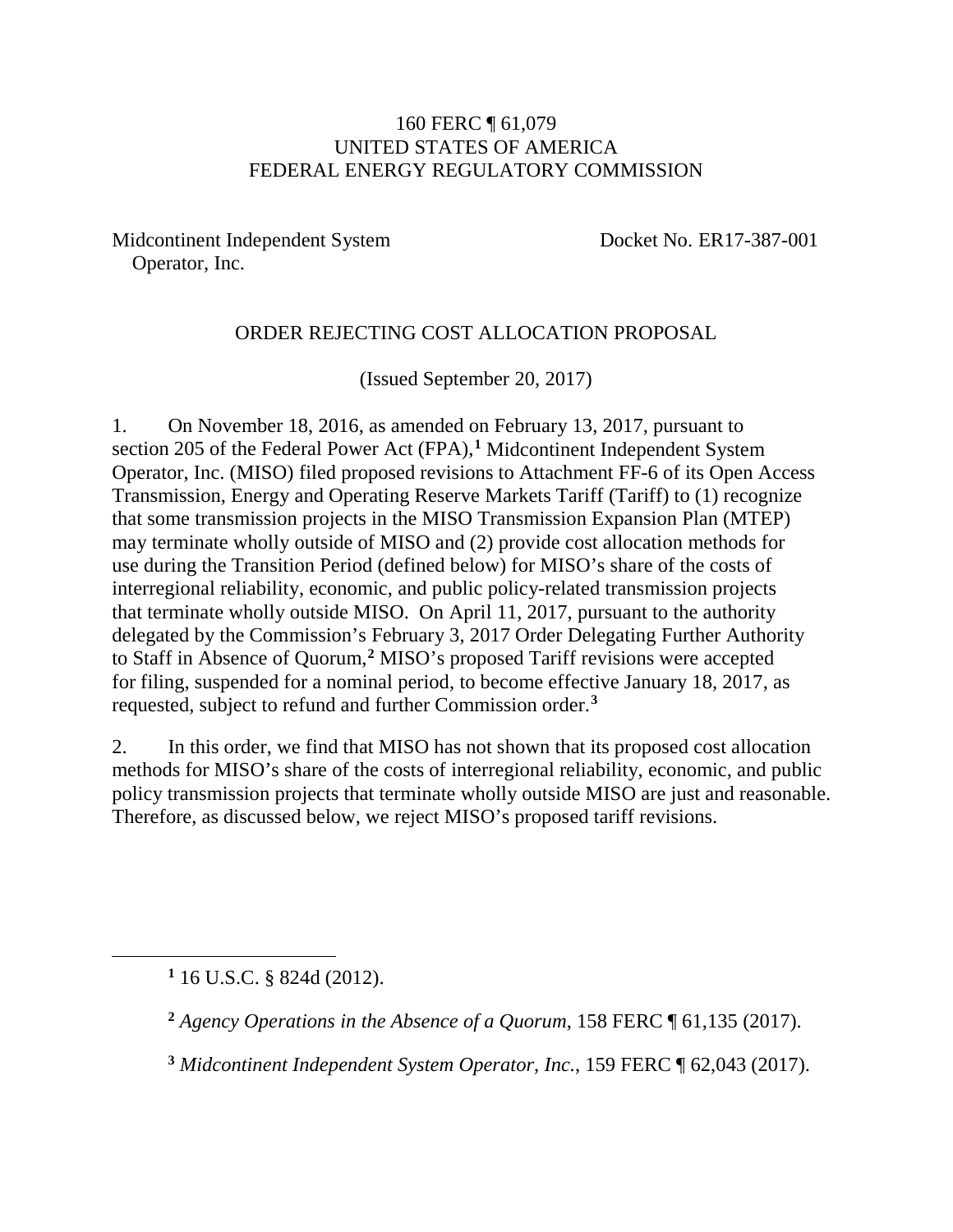#### **I. Background**

 $\overline{a}$ 

3. The Commission in Order No. 1000**[4](#page-1-0)** defined an interregional transmission facility as "one that is located in two or more transmission planning regions."**[5](#page-1-1)** However, under provisions in MISO's Joint Operating Agreement (JOA) with PJM Interconnection, L.L.C. (PJM) and in MISO's JOA with Southwest Power Pool, Inc. (SPP), a transmission project can qualify as an interregional transmission project even if it is located in only one of the two neighboring Regional Transmission Organizations (RTO). The Commission found that these provisions complied with the interregional cost allocation principles in Order No. 1000.<sup>[6](#page-1-2)</sup> Therefore, under both the MISO-PJM JOA and the MISO-SPP JOA, a transmission project can be located entirely outside of, and not interconnect to, the MISO transmission system and still qualify as an interregional transmission project.

4. In addition, Order No. 1000 requires that an interregional transmission facility must be selected in each of the relevant transmission planning region's transmission plans for purposes of cost allocation in order to be eligible to use the interregional cost allocation method.**[7](#page-1-3)** Under the MISO Tariff, interregional reliability transmission projects and interregional public policy transmission projects must be selected in the MISO regional transmission plan as Multi-Value Projects to be eligible to use the interregional cost allocation method.**[8](#page-1-4)** MISO's regional transmission planning process requires, among other things, that "a Multi-Value Project be evaluated as part of a Portfolio of projects, as designated in the transmission expansion planning process, whose benefits are spread broadly across the MISO footprint."<sup>[9](#page-1-5)</sup> The costs of a Multi-

<span id="page-1-0"></span>**<sup>4</sup>** *Transmission Planning and Cost Allocation by Transmission Owning and Operating Public Utilities*, Order No. 1000, FERC Stats. & Regs. ¶ 31,323 (2011), *order on reh'g*, Order No. 1000-A, 139 FERC ¶ 61,132, *order on reh'g and clarification*, Order No. 1000-B, 141 FERC ¶ 61,044 (2012), *aff'd sub nom. S.C. Pub. Serv. Auth.* v. *FERC*, 762 F.3d 41 (D.C. Cir. 2014).

**<sup>5</sup>** Order No. 1000, FERC Stats. & Regs. ¶ 31,323 at n.374.

<span id="page-1-2"></span><span id="page-1-1"></span>**<sup>6</sup>** *See PJM Interconnection, L.L.C.*, 155 FERC ¶ 61,008, at PP 63, 65 (2016) and *Southwest Power Pool, Inc.*, 154 FERC ¶ 61,075, at P 14 (2016).

**<sup>7</sup>** Order No. 1000, FERC Stat. & Regs. ¶ 31,323 at P 400.

<span id="page-1-5"></span><span id="page-1-4"></span><span id="page-1-3"></span>**<sup>8</sup>** *Midwest Indep. Transmission Sys. Operator, Inc.*, 142 FERC ¶ 61,215, at P 519 (2013).

**<sup>9</sup>** MISO, FERC Electric Tariff, Attachment FF, § II.C.1 (52.0.0).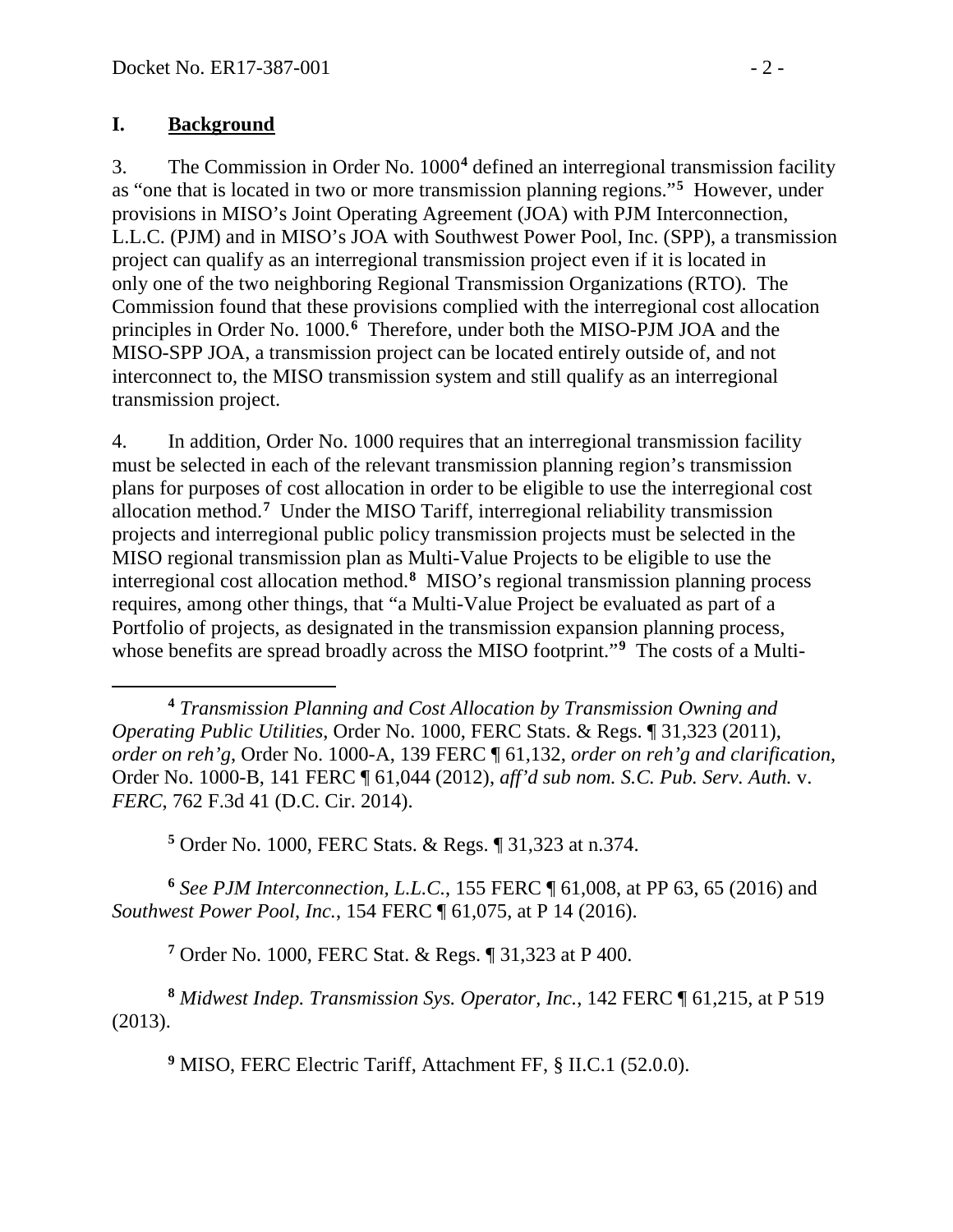<span id="page-2-1"></span><span id="page-2-0"></span> $\overline{a}$ 

Value Project are allocated 100 percent regionally to all MISO customers on a usage basis.**[10](#page-2-0)**

5. Relatedly, to be eligible for interregional cost allocation, interregional economic transmission projects must be selected in the MISO regional transmission plan as either a Multi-Value Project or a Market Efficiency Project. A Market Efficiency Project is a transmission project that does not qualify as a Multi-Value Project, but provides market efficiency benefits to one or more market participant(s) that MISO determines are sufficient to justify selection in the MISO regional transmission plan.**[11](#page-2-1)** Twenty percent of the costs of a Market Efficiency Project are allocated regionally to all load within MISO and eighty percent are allocated to customers within each benefitting Local Resource Zone.**[12](#page-2-2)**

6. As part of the proposal to integrate Entergy Corporation and its operating companies (collectively, Entergy) into MISO as transmission-owning members, the Commission accepted revisions to the MISO Tariff to, among other things, establish a planning and cost allocation framework that would apply during a five-year transition period.**[13](#page-2-3)** To facilitate the transition, MISO created two planning areas in MISO: the First Planning Area (which covers the pre-existing MISO members)**[14](#page-2-4)** and a new Second Planning Area (which includes Entergy). **[15](#page-2-5)** The Commission also accepted Attachment

**<sup>10</sup>** MISO, FERC Electric Tariff, Attachment FF, § III.A.2.g.i (52.0.0).

**<sup>11</sup>** MISO, FERC Electric Tariff, Module A, § II.1.M (Definitions – M) (38.0.0).

**<sup>12</sup>** MISO, FERC Electric Tariff, Attachment FF, § III.A.2.f (52.0.0).

<span id="page-2-3"></span><span id="page-2-2"></span>**<sup>13</sup>** *Midwest Indep. Transmission Sys. Operator, Inc.*, 139 FERC ¶ 61,056 (2012), *order on reh'g*, 141 FERC ¶ 61,128 (2012).

<span id="page-2-4"></span>**<sup>14</sup>** The First Planning Area is defined as: The Transmission System of the [MISO] Region as it existed immediately before the effective date of the Second Planning Area. The First Planning Area may be modified from time to time by: (1) the addition of any transmission facilities in the Midwest portion of the United States (i.e., Illinois, Indiana, Iowa, Kentucky, Michigan, Minnesota, Missouri, Montana, North Dakota, Ohio, South Dakota, and Wisconsin) where transmission facilities not under the functional control of [MISO] are subsequently conveyed to the functional control of [MISO] to be used to provide Transmission Service under Module B of the Tariff; or (2) the withdrawal from the [MISO] Region of a Member located in the First Planning Area. MISO, FERC Electric Tariff, Module A, § II.1.F (Definitions – F) (38.0.0).

<span id="page-2-5"></span>**<sup>15</sup>** The Second Planning Area is defined as: The area of the [MISO] Region where Entergy Corporation and its Operating Companies that own and/or operate transmission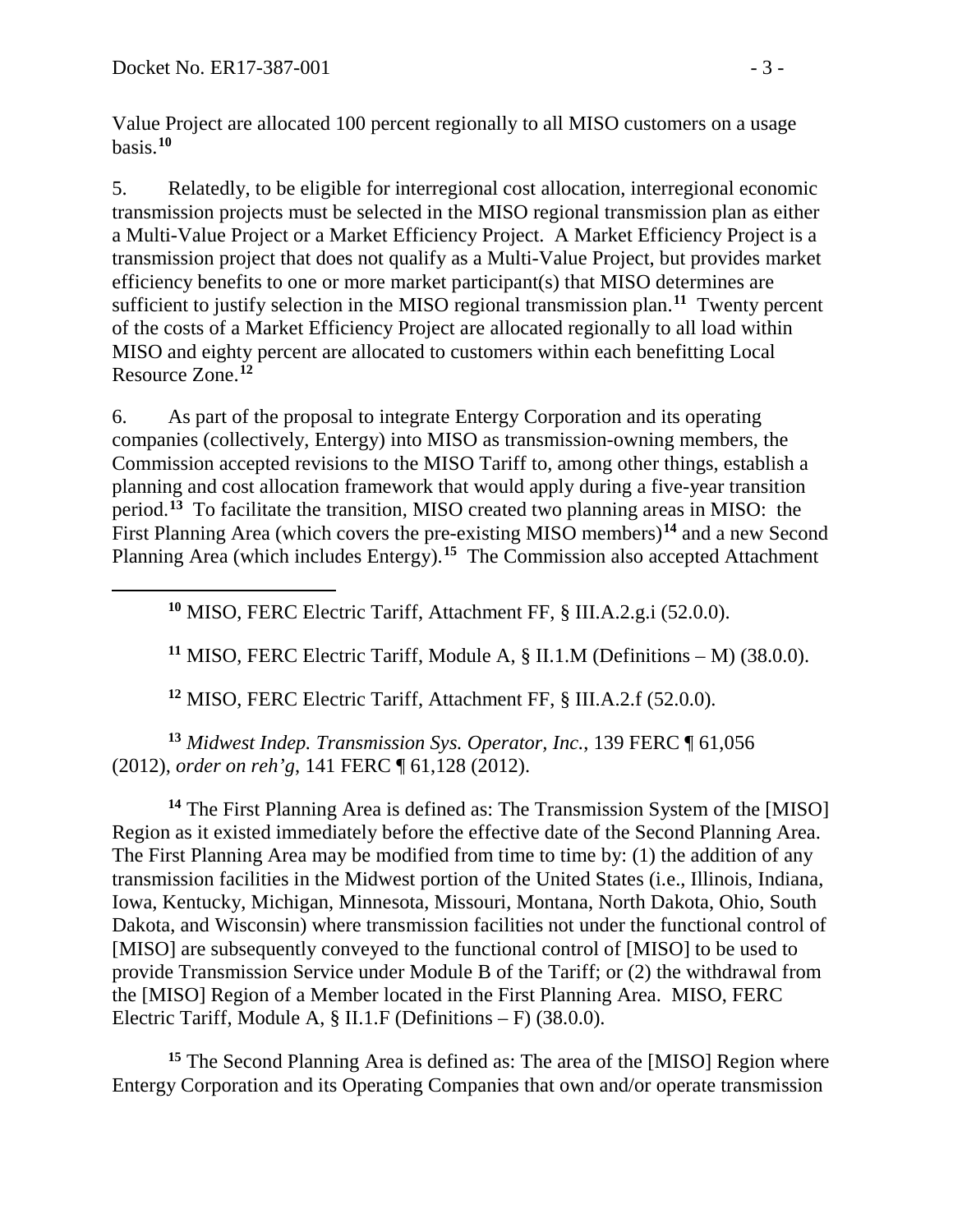FF-6 of the MISO Tariff, which outlines, among other things, the cost allocation methods that MISO will apply to transmission projects identified in the MTEP during the Second Area Planning Area's Transition Period (Transition Period), which ends in December 2018. **[16](#page-3-0)**

#### **II. November 18, 2016 Filing**

 $\overline{a}$ 

7. MISO proposes revisions to Attachment FF-6 to establish new regional cost allocation methods for its portion of the costs of interregional transmission projects that terminate wholly outside of MISO. MISO states that these revisions are necessary to: (1) recognize that some transmission projects in the MTEP may terminate wholly outside of MISO; and (2) provide cost allocation methods for use during the Transition Period for MISO's share of the costs of interregional reliability, economic, and public policy-related transmission projects that terminate wholly outside MISO.**[17](#page-3-1)** MISO states that, although the MTEP currently does not include any interregional transmission projects that terminate wholly outside MISO, interregional studies are currently underway that could

<span id="page-3-0"></span>**<sup>16</sup>** The Second Planning Area's Transition Period is defined as: The period: (i) commencing when the first Entergy Operating Company conveys functional control of its transmission facilities to [MISO] to provide Transmission Service under Module B of this Tariff; (ii) consisting of at least five consecutive (5) years, plus the time needed to complete the [MISO Transmission Expansion Plan (MTEP)] approval cycle pending at the end of the fifth year; (iii) ending on the day after the conclusion of such MTEP approval cycle, which in no case shall be more than six years after the start of that period; and (iv) during which [MISO] shall review and compare the current states of the transmission systems in the First Planning Area and the Second Planning Area and, if a lack of comparability is found, shall identify transmission projects necessary to achieve comparability. The processes for identifying transmission projects necessary to achieve comparability and allocating costs associated with the projects that are so identified during the Second Planning Area's Transition Period are set forth in Attachment FF-6. MISO, FERC Electric Tariff, Module A, § II.1.S (Definitions – S) (38.0.0).

<span id="page-3-1"></span>**<sup>17</sup>** MISO Transmittal at 1.

facilities (i.e., located in Arkansas, Louisiana, Mississippi, or Texas) that are conveyed to the functional control of [MISO] to provide Transmission Service pursuant to Module B of the Tariff. The Second Planning Area shall be formed when the first Entergy Operating Company conveys functional control of its transmission facilities to [MISO], and may be expanded if other Entergy Operating Companies or adjacent utilities in Arkansas, Louisiana, Mississippi or Texas, join MISO later in the Second Planning Area's Transition Period. MISO, FERC Electric Tariff, Module A, § II.1.S (Definitions – S) (38.0.0).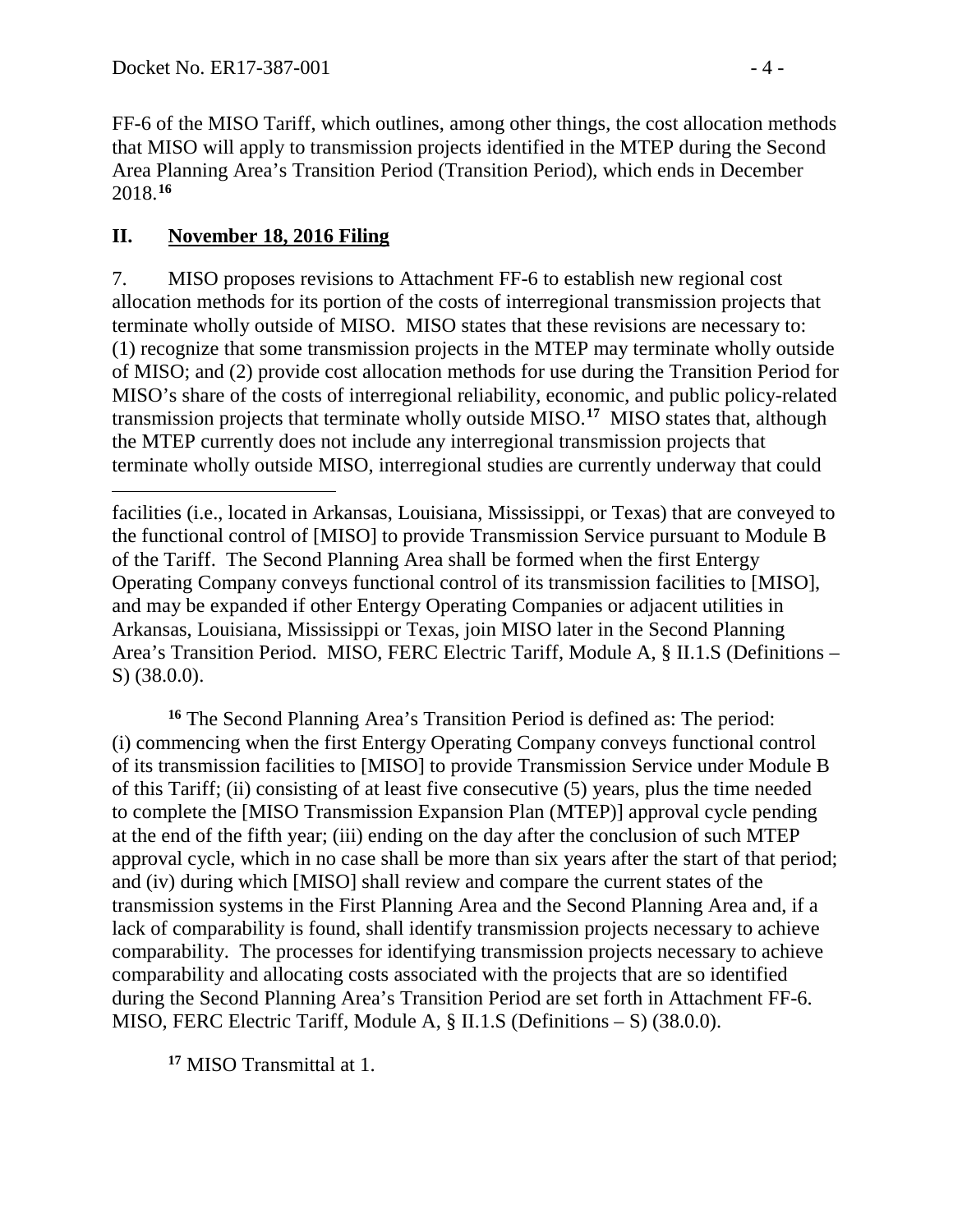result in the selection of such projects.**[18](#page-4-0)** MISO states that, because Attachment FF-6 did not, prior to the instant filing, contain a cost allocation method for allocating MISO's portion of the costs of an interregional transmission project that terminates wholly outside the MISO footprint, such costs would be allocated within MISO in accordance with Attachment FF.**[19](#page-4-1)** MISO states that, absent its proposed changes to Attachment FF-6, MISO's portion of the costs of an interregional economic transmission project that terminates wholly outside of MISO would be allocated using the non-Transition Period Market Efficiency Project cost allocation method in Attachment FF—80 percent to the benefiting Local Resource Zones and 20 percent postage stamp across the entire MISO footprint. MISO states that such a result is inconsistent with the original intent of Attachment FF-6. **[20](#page-4-2)**

8. MISO further notes that its proposal is the result of an extensive stakeholder process. MISO states, however, that at the stakeholder meetings convened to address the issue of cost allocation for interregional transmission projects that terminate wholly outside of MISO, approximately half of the stakeholders supported MISO's proposal to revise Attachment FF-6 while the other half of stakeholders preferred maintaining the non-Transition Period Market Efficiency Project cost allocation method in Attachment FF for interregional economic transmission projects that terminate wholly outside of MISO.**[21](#page-4-3)**

9. To remedy the inconsistency between the cost allocation for MISO's portion of the costs of interregional transmission projects located wholly outside of MISO under Attachment FF and the intent of Attachment FF-6, MISO proposes new cost allocation methods – which are detailed in the following sections – for MISO's share of the costs of interregional transmission projects that terminate wholly outside of MISO. In order to be eligible to use those new cost allocation methods, the transmission project would still need to be selected as a Market Efficiency Project or Multi-Value Project in MISO's regional transmission plan for purposes of cost allocation.

**<sup>18</sup>** *Id*. at 3.

<span id="page-4-0"></span> $\overline{a}$ 

<span id="page-4-1"></span>**<sup>19</sup>** Attachment FF describes the process MISO uses to develop the MTEP and, among other things, outlines the cost allocation methods that (1) apply during the Transition Period for any transmission projects that are not subject to the Transition Period cost allocation methods in Attachment FF-6, and (2) apply to all other transmission projects absent the cost allocation methods in Attachment FF-6.

<span id="page-4-2"></span>**<sup>20</sup>** MISO Transmittal at 2.

<span id="page-4-3"></span>**<sup>21</sup>** *Id*. at 3-4.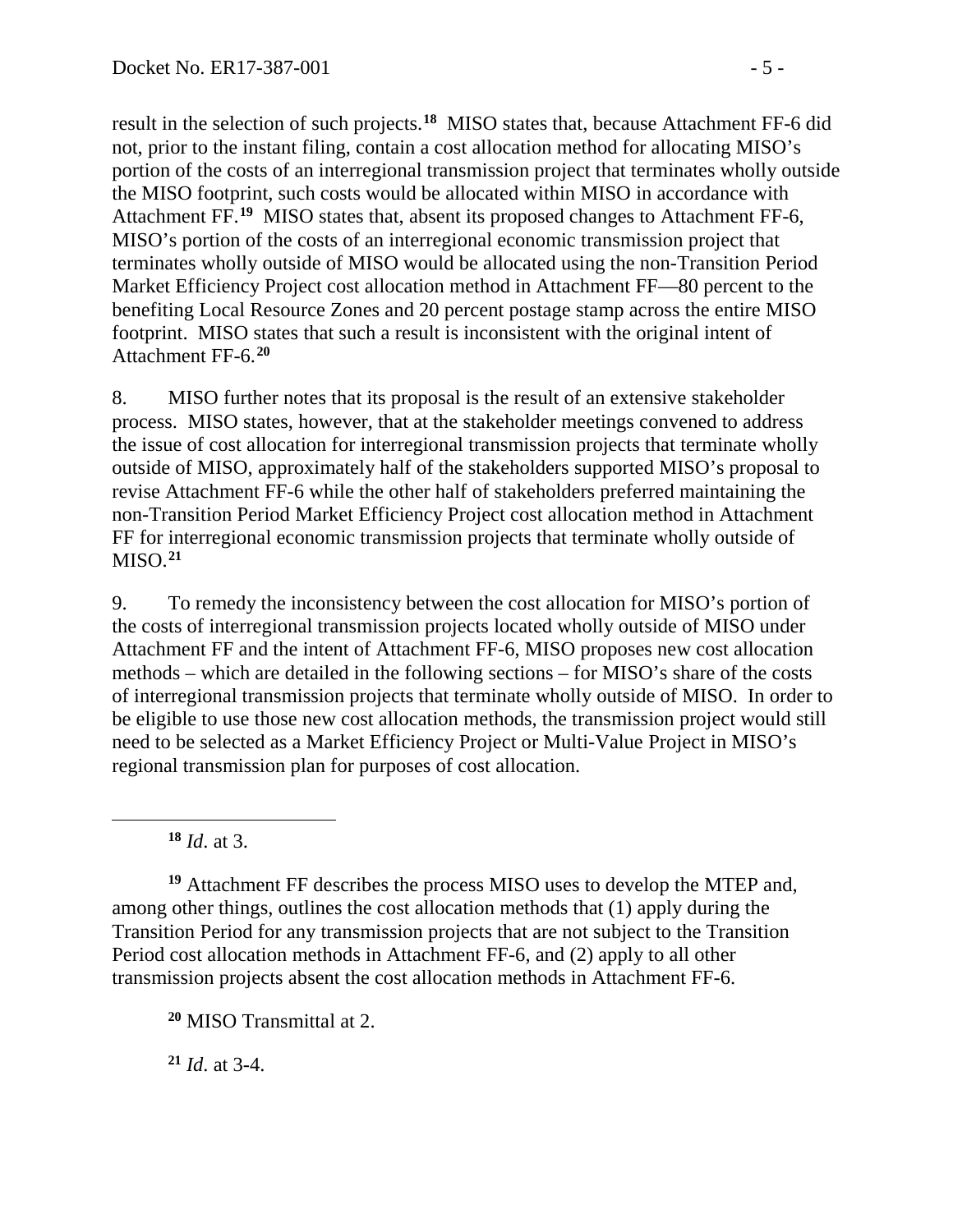### **A. Cost Allocation for Interregional Reliability Transmission Projects**

10. MISO proposes that its portion of the costs of an interregional reliability transmission project that terminates wholly within SPP that is associated with the project's reliability benefits will be allocated to those entities who would have paid for the regional transmission projects in the MISO footprint that the interregional reliability transmission project avoids. MISO proposes that its portion of the costs of an interregional reliability transmission project that terminates wholly within SPP that is associated with the project's economic benefits will be allocated to benefiting Local Resource Zones based on adjusted production cost savings. **[22](#page-5-0)**

11. MISO proposes that its portion of the costs of an interregional reliability transmission project that terminates wholly within PJM will be allocated to those entities who would have paid for the regional transmission projects in the MISO footprint that the interregional reliability project avoids.**[23](#page-5-1)**

## **B. Cost Allocation for Interregional Economic Transmission Projects**

12. MISO proposes that MISO's portion of the costs of an interregional economic transmission project terminating wholly outside MISO be allocated 100 percent to the benefitting Local Resource Zones based on adjusted production cost savings. **[24](#page-5-2)**

#### **C. Cost Allocation for Interregional Public Policy Transmission Projects**

13. MISO proposes that MISO's portion of the costs of an interregional public policy transmission project terminating wholly outside MISO be allocated to those entities who would have paid for the regional transmission projects in the MISO footprint that the interregional public policy transmission project avoids.**[25](#page-5-3)**

#### **III. Deficiency Letter**

<span id="page-5-2"></span><span id="page-5-1"></span><span id="page-5-0"></span> $\overline{a}$ 

14. On January 12, 2017, the Director, Division of Electric Power Regulation - Central issued a deficiency letter finding that several elements of MISO's proposal required clarification and requested additional support for the proposed cost allocation

**<sup>22</sup>** MISO, FERC Electric Tariff, Attachment FF-6, § 4.A.2.c.i.b (32.0.0).

**<sup>23</sup>** MISO, FERC Electric Tariff, Attachment FF-6, § 4.A.2.c.i.a (32.0.0).

**<sup>24</sup>** MISO, FERC Electric Tariff, Attachment FF-6, § 4.A.2.c.ii (32.0.0).

<span id="page-5-3"></span>**<sup>25</sup>** MISO FERC Electric Tariff, Attachment FF-6, § 4.A.2.c.iii (32.0.0).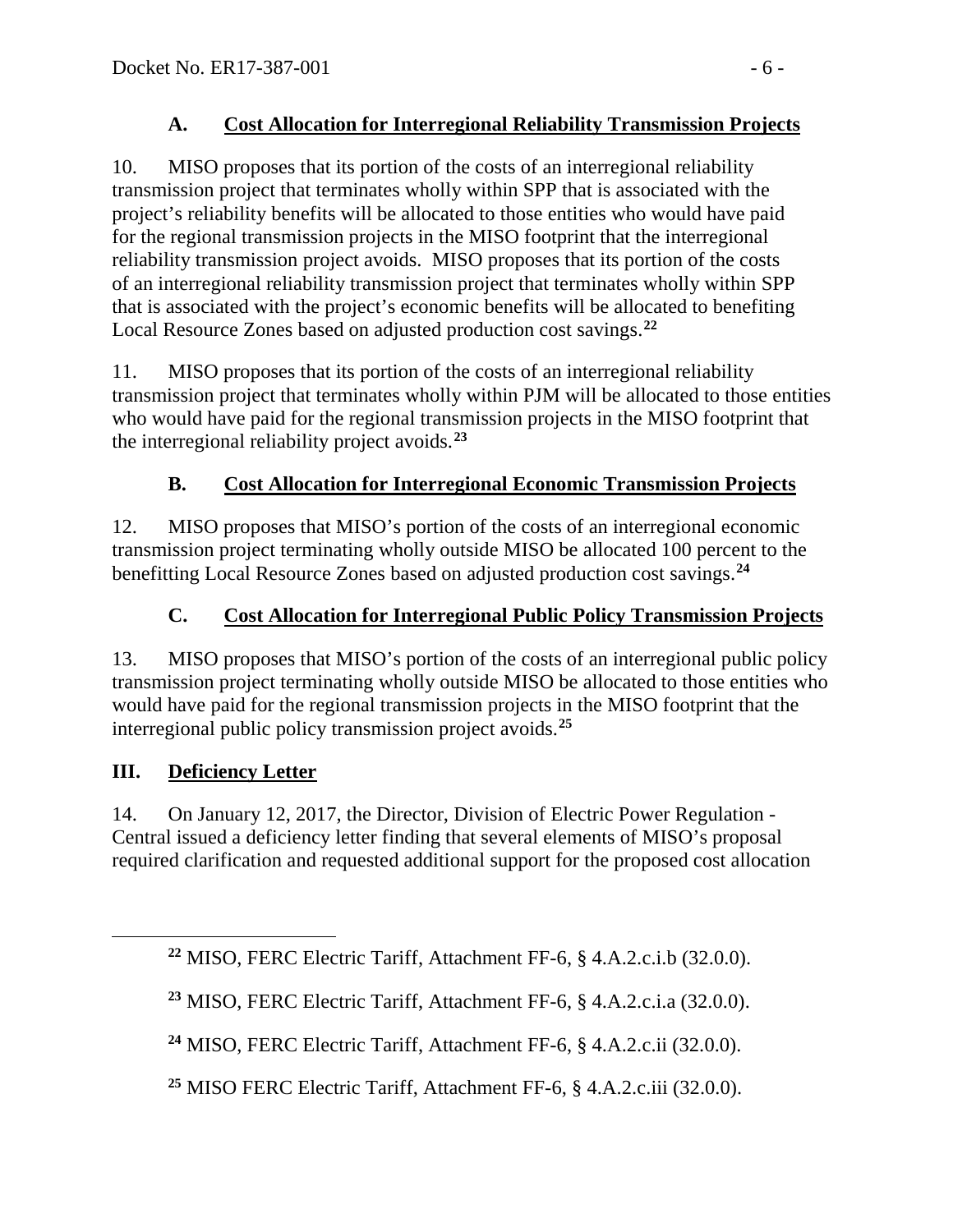methods (Deficiency Letter). On February 13, 2017, MISO responded to the Deficiency Letter (Deficiency Response).

#### **IV. Notice**

 $\overline{a}$ 

15. Notice of the November 18, 2016 Filing was published in the *Federal Register*, 81 Fed. Reg. 85,221 (2016), with comments due by December 9, 2016.

16. Notices of intervention and timely motions to intervene were filed by: the Mississippi Public Service Commission; the Council of the City of New Orleans (New Orleans Council); the Illinois Commerce Commission; the Iowa Utilities Board; Entergy Services, Inc.;<sup>[26](#page-6-0)</sup> the Public Utility Commission of Texas; Midcontinent MCN LLC; Organization of MISO States; the Arkansas Public Service Commission; Wisconsin Electric Power Company and Wisconsin Public Service Corporation; Consumers Energy Company; Alliant Energy Corporate Services, Inc.; NRG Power Marketing LLC and GenOn Energy Management, LLC; MISO Transmission Owners (MISO TOs);**[27](#page-6-1)** Indiana Utility Regulatory Commission; E.ON Climate & Renewables North America, LLC and EDF Renewable Energy, Inc. (together, Generator Group); and the Louisiana Public

<span id="page-6-1"></span>**<sup>27</sup>** For purposes of this pleading, MISO TOs consist of: Ameren Services Company, as agent for Union Electric Company, Ameren Illinois Company; American Transmission Company LLC; Big Rivers Electric Corporation; Central Minnesota Municipal Power Agency; City Water, Light & Power (Springfield, IL); Cleco Power LLC; Cooperative Energy; Dairyland Power Cooperative; Duke Energy Business Services, LLC for Duke Energy Indiana, LLC; East Texas Electric Cooperative; Entergy Arkansas, Inc.; Entergy Louisiana, LLC; Entergy Mississippi, Inc.; Entergy New Orleans, Inc.; Entergy Texas, Inc.; Great River Energy; Hoosier Energy Rural Electric Cooperative, Inc.; Indiana Municipal Power Agency; Indianapolis Power & Light Company; International Transmission Company; ITC Midwest LLC; Michigan Electric Transmission Company, LLC; MidAmerican Energy Company; Minnesota Power (and its subsidiary Superior Water, L&P); Missouri River Energy Services; Montana-Dakota Utilities Co.; Northern Indiana Public Service Company; Northern States Power Company, a Minnesota corporation, and Northern States Power Company, a Wisconsin corporation, subsidiaries of Xcel Energy Inc.; Northwestern Wisconsin Electric Company; Otter Tail Power Company; Prairie Power Inc.; Southern Illinois Power Cooperative; Southern Indiana Gas & Electric Company; Southern Minnesota Municipal Power Agency; Wabash Valley Power Association, Inc.; and Wolverine Power Supply Cooperative, Inc.

<span id="page-6-0"></span>**<sup>26</sup>** Entergy Services, Inc. filed on behalf of Entergy Arkansas, Inc.; Entergy Louisiana, Inc., Entergy Mississippi, Inc., Entergy New Orleans, Inc., and Entergy Texas, Inc.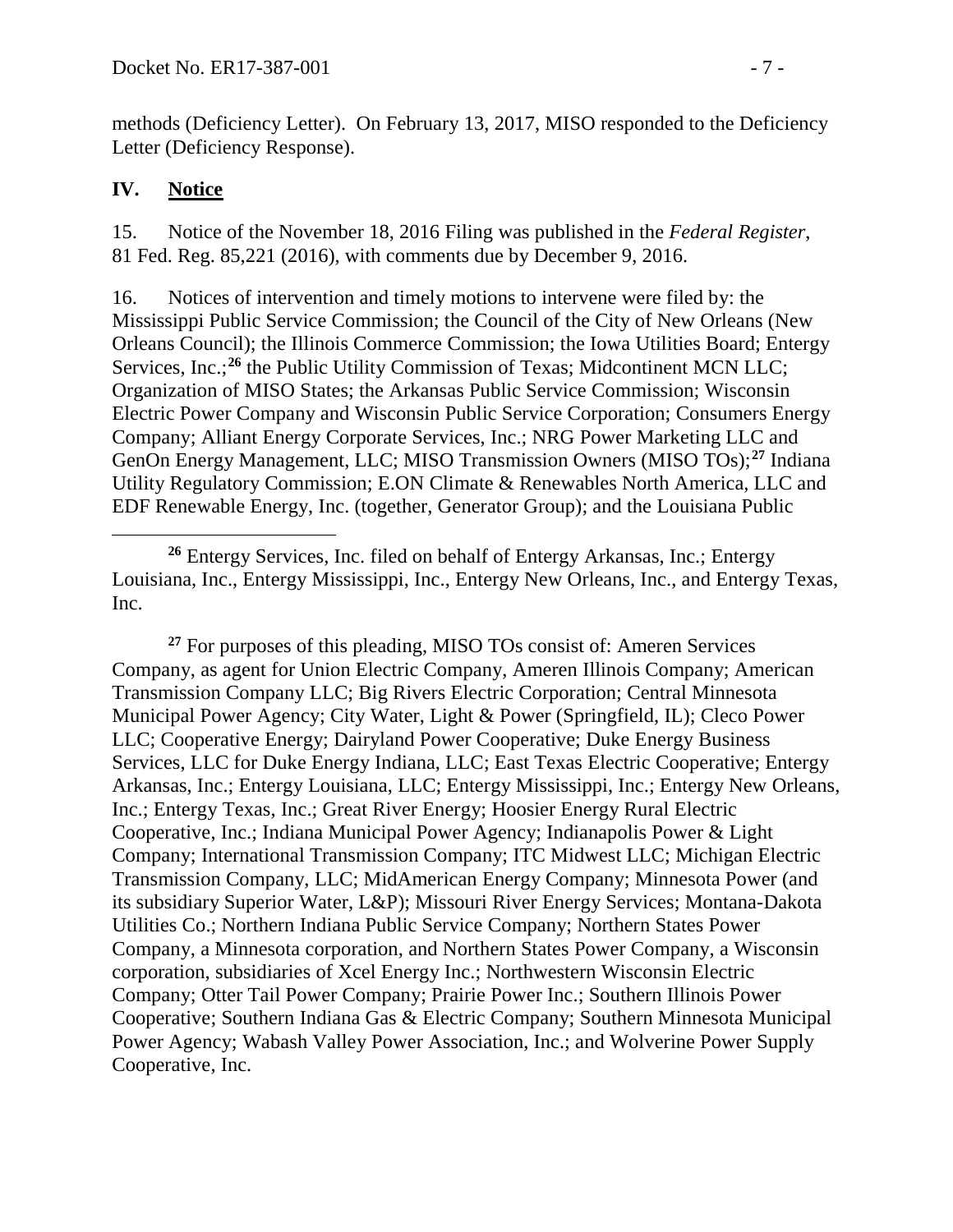Service Commission. MISO TOs and MISO South Regulators filed comments or protests.**[28](#page-7-0)** On December 19, 2016, American Municipal Power, Inc. (AMP) filed a motion to intervene out of time.**[29](#page-7-1)** On December 22, 2016, MISO and MISO South Regulators filed answers.

17. Notice of the February 13, 2017 Deficiency Response was published in the *Federal Register*, 82 Fed. Reg. 11,216 (2017), with interventions and protests due on or before March 6, 2017. On March 6, 2017, New Orleans Council filed a protest of the Deficiency Response. On March 21, 2017, MISO filed an answer.

### **V. Comments and Responsive Pleadings**

18. Generator Group argues that the criteria in MISO's Tariff that require a Market Efficiency Project be rated at 345 kV or higher and meet a 1.25-to-1 benefit-to-cost ratio preclude MISO from approving interregional economic transmission projects. In particular, Generator Group states that these criteria impede: (1) the development of Market Efficiency Projects in MISO; (2) the achievement of consumer benefits; and (3) the development of interregional transmission projects. **[30](#page-7-2)** Generator Group expresses doubt that MISO will address these barriers in a timely fashion unless the Commission directs it to do so.**[31](#page-7-3)** Thus, Generator Group argues, the Commission should reject MISO's proposal. In the alternative, Generator Group requests that the Commission condition its acceptance of the proposed cost allocation methods on MISO removing the 345 kV voltage requirement and lowering the benefit-to-cost ratio to 1.0-to-1.0 or, alternatively, that the Commission issue either a show cause order or order establishing a paper hearing to address these criteria. **[32](#page-7-4)**

19. MISO TOs state that they support MISO's proposal as an appropriate mechanism to be used during the Transition Period. However, they also state that the Commission should clarify that any order addressing the instant filing does not establish any precedent

<span id="page-7-3"></span><span id="page-7-2"></span><span id="page-7-1"></span>**<sup>29</sup>** In view of the second comment date established in response to MISO's Deficiency Response, we deem AMP's intervention to be timely.

**<sup>30</sup>** Generator Group Protest at 2.

**<sup>31</sup>** *Id*. at 4-5.

<span id="page-7-4"></span>**<sup>32</sup>** *Id*. at 7.

<span id="page-7-0"></span> $\overline{a}$ **<sup>28</sup>** For purposes of this pleading, MISO South Regulators consist of: the Arkansas Public Service Commission; the Louisiana Public Service Commission; and the Mississippi Public Service Commission.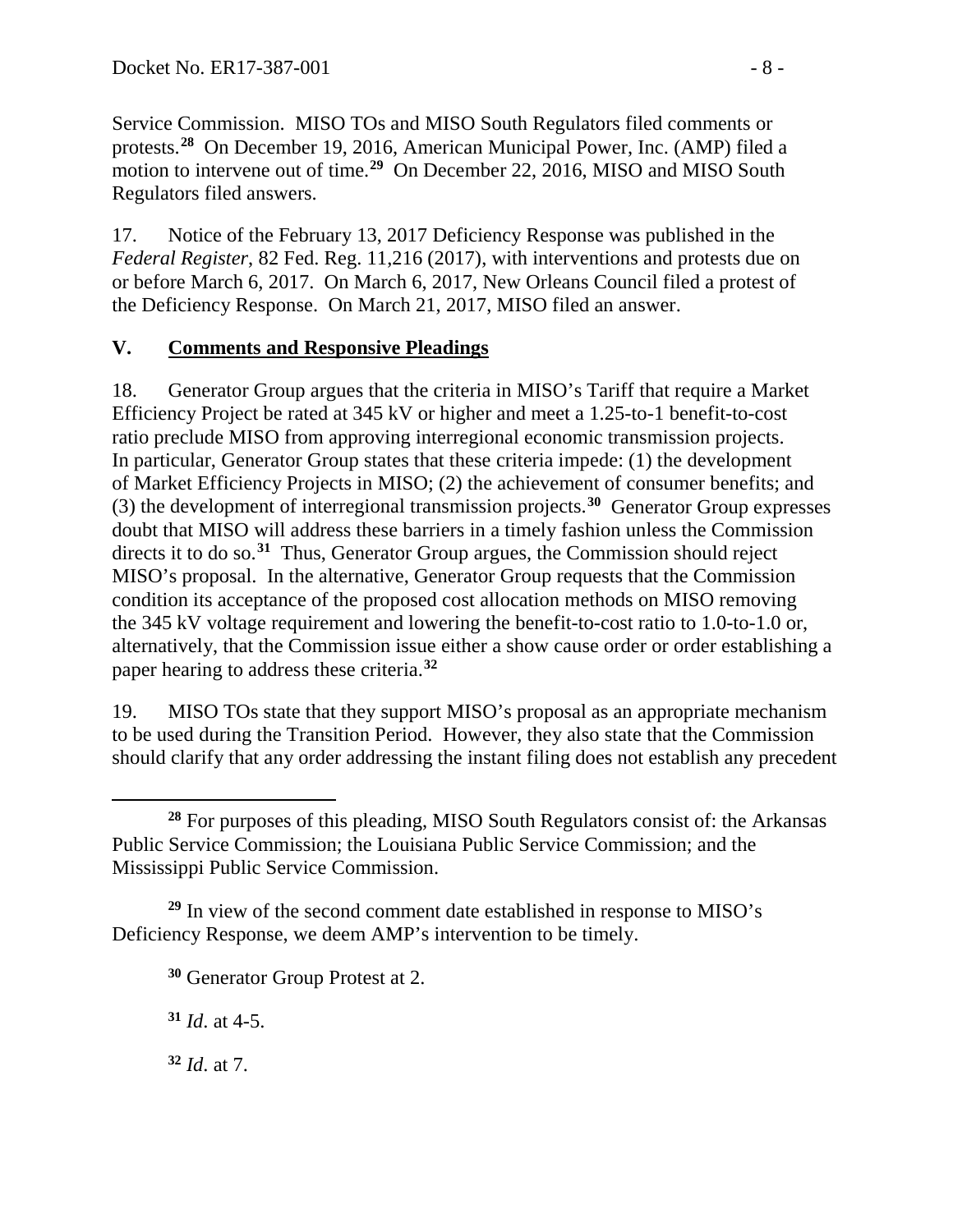applicable to, or prejudge the consideration of, the appropriate cost allocation methods to be used for interregional transmission projects after the Transition Period ends.**[33](#page-8-0)**

20. MISO South Regulators support MISO's proposal, stating that there is a gap in MISO's current Tariff cost allocation method for transmission projects located wholly within an RTO other than MISO that also benefit some MISO market participants during the Transition Period. If the Commission does not accept MISO's proposal, however, MISO South Regulators argue that the Commission should conclude that the Tariff does not authorize the sharing of costs (i.e., postage stamp component) of transmission projects located wholly outside of MISO across both the First Planning Area and the Second Planning Area because sharing these costs would be inconsistent with the Transition Period pricing design and the underlying state regulatory orders that authorized Entergy's membership in MISO. In addition, MISO South Regulators state that MISO should clarify that: (1) interregional economic transmission projects that terminate wholly outside of MISO do not automatically qualify as Market Efficiency Projects and that such project must satisfy the cost, voltage, and other criteria in the Tariff applicable to Market Efficiency Projects; and (2) under the relevant proposed cost allocation methods, allocation of costs among Local Resource Zones that benefit from an interregional transmission project will be in proportion with the benefits the Local Resource Zone receives. **[34](#page-8-1)**

21. In its answer, MISO argues that Generator Group's complaints about the current Market Efficiency Project voltage and benefit/cost ratio criteria are beyond the scope of this proceeding. Further, MISO argues that the proposed Tariff revisions are consistent with the Commission's cost causation principles because they would allocate MISO's share of the costs of any interregional economic transmission project located wholly outside of MISO to Local Resource Zones that would benefit from such a project. In addition, MISO disputes Generator Group's claims of MISO inaction with respect to Market Efficiency Projects, arguing that it is addressing Generator Group's concerns through its stakeholder process. Finally, MISO argues that Generator Group's requests for a show cause order and a paper hearing are baseless.**[35](#page-8-2)**

22. Similarly, in its answer, MISO South Regulators argue that Generator Group offers no substantive critique of the MISO's proposed Tariff revisions. MISO South

**<sup>34</sup>** MISO South Regulators Comments at 1-2.

**<sup>35</sup>** MISO Answer at 3-7.

<span id="page-8-2"></span><span id="page-8-1"></span><span id="page-8-0"></span> $\overline{a}$ 

**<sup>33</sup>** MISO TOs Comments at 5-6.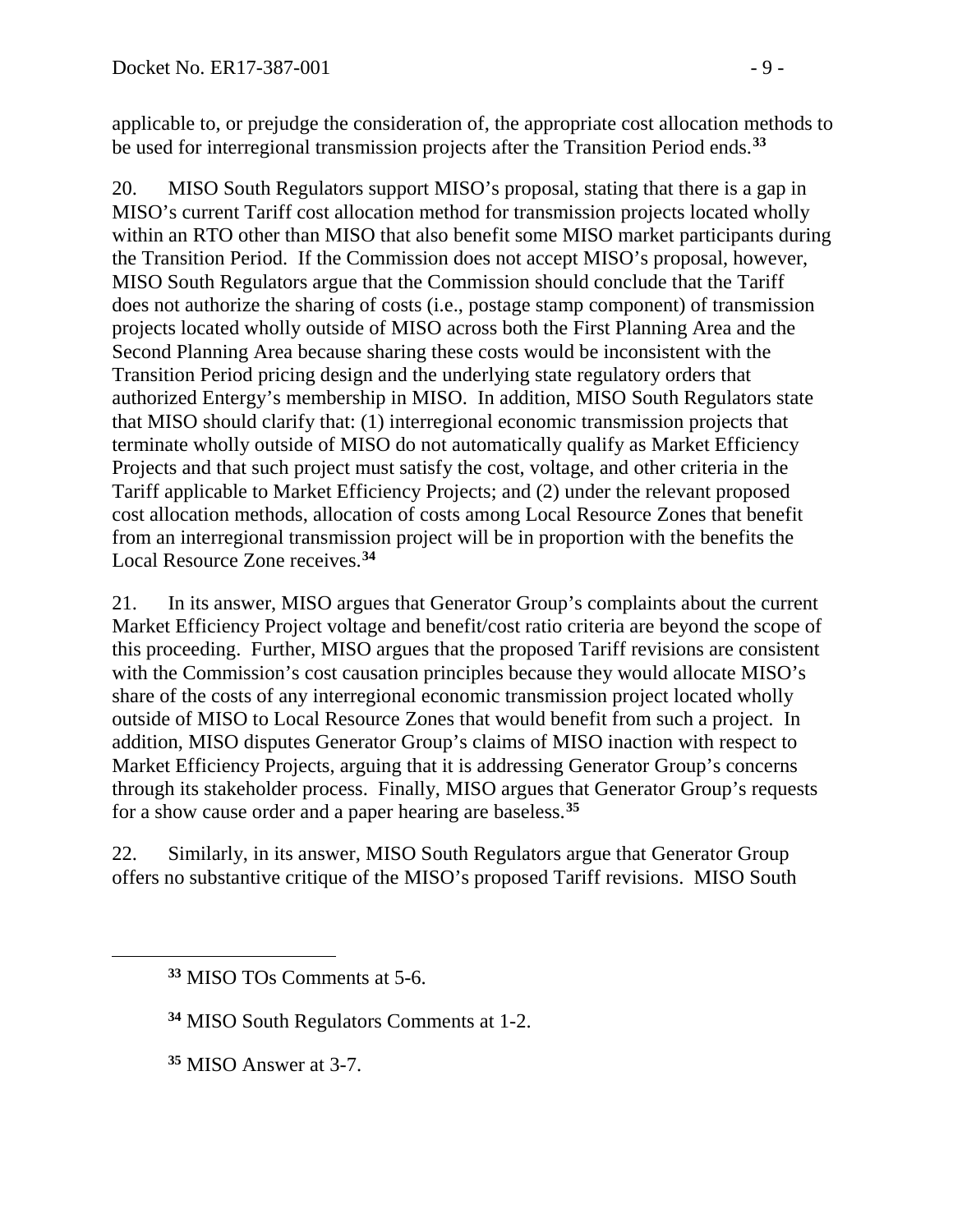Regulators further state that if the Generator Group has concerns with the Market Efficiency Project criteria, it should participate in the ongoing stakeholder process.**[36](#page-9-0)**

23. In response to MISO South Regulators' requests for clarifications, MISO states that it agrees with the clarification that MISO's share of an interregional transmission project's costs should be allocated to benefitting Local Resource Zones in proportion to their respective benefits, and MISO states that it will amend the proposed Tariff revisions accordingly on compliance, if the Commission deems necessary. **[37](#page-9-1)** MISO also agrees with MISO South Regulators' requested clarification that interregional economic transmission projects terminating wholly outside of MISO will not automatically qualify as MISO Market Efficiency Projects unless those projects also satisfy MISO's Tariff criteria for a Market Efficiency Project. In addition, MISO agrees with MISO TOs' request that the Commission clarify that any order accepting the instant filing does not establish any precedent applicable to, or prejudge the consideration of, the appropriate cost allocation methods for interregional transmission projects after the Transition Period ends.**[38](#page-9-2)** Finally, in response to MISO South Regulators' statements regarding the cost allocation method that would apply absent the proposed changes in Attachment FF-6, MISO reiterates that the instant filing is intended to fill a gap in Attachment FF-6. MISO states that if the Commission does not accept the proposed Tariff revisions, MISO will have to revisit this issue with stakeholders to develop an alternative solution to fill that gap. **[39](#page-9-3)**

## **VI. Deficiency Response**

24. In its February 13, 2017 Deficiency Response, MISO provided answers and clarifying edits to its proposal.

25. Among other things, the Deficiency Letter requested MISO to demonstrate that each of the separate proposed cost allocation methods for MISO's portion of the costs of interregional reliability, economic, and public policy-related transmission projects that terminate wholly outside of MISO are just and reasonable.**[40](#page-9-4)** The Deficiency Letter also requested MISO to provide support more generally to demonstrate that it is just and

**<sup>37</sup>** *Id*. at 7.

**<sup>38</sup>** *Id*. at 8.

<span id="page-9-3"></span>**<sup>39</sup>** *Id*.

<span id="page-9-2"></span><span id="page-9-1"></span><span id="page-9-0"></span> $\overline{a}$ 

<span id="page-9-4"></span>**<sup>40</sup>** Deficiency Letter at 3-5.

**<sup>36</sup>** MISO South Regulators Answer at 1.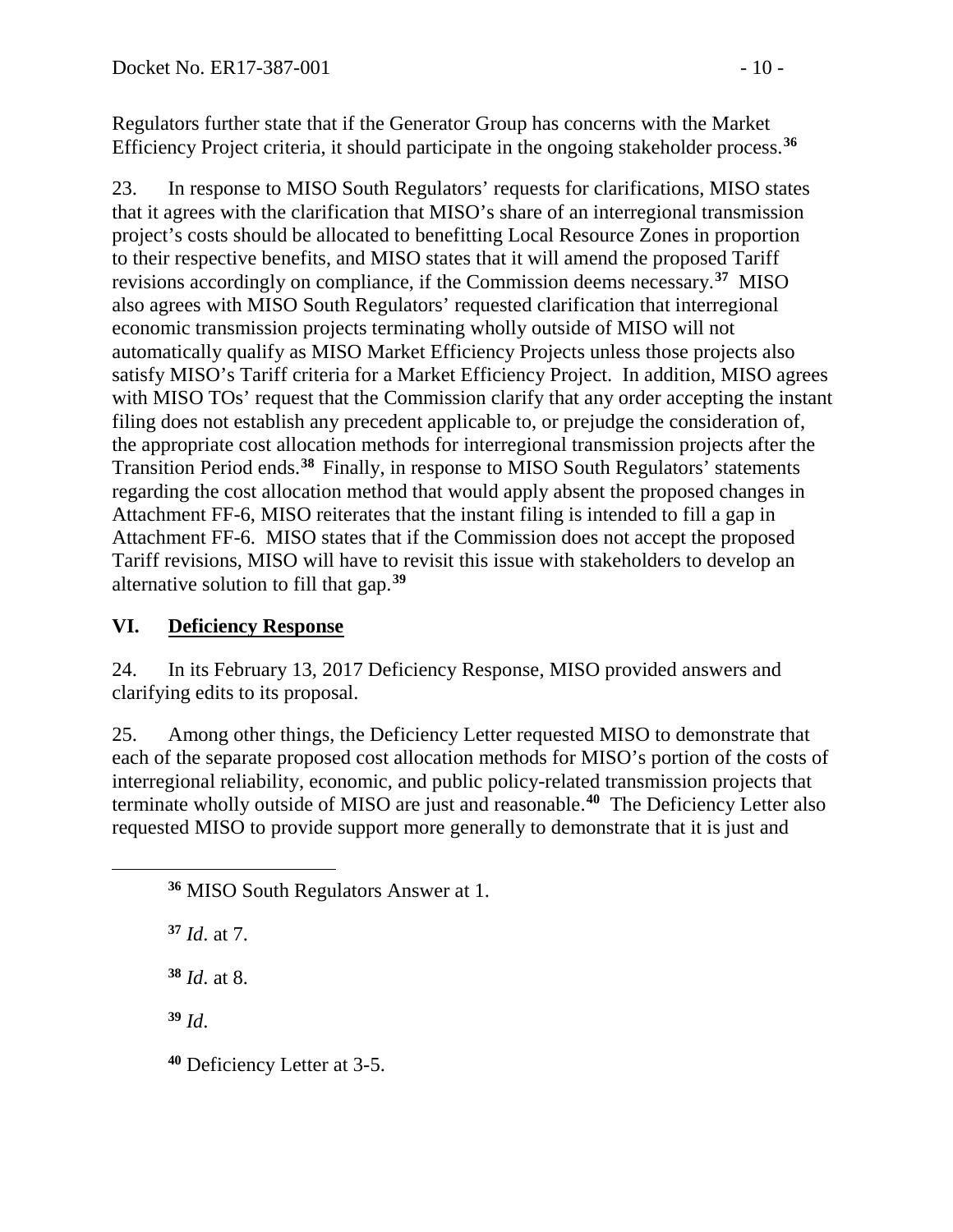reasonable to apply different cost allocation methods to MISO's portion of the costs of an interregional transmission project based solely on the location of the interregional transmission project.**[41](#page-10-0)** MISO responded that the Commission has previously approved each of the cost allocation methods that MISO proposed, and therefore those methods are just and reasonable. In particular, MISO asserts that the proposed cost allocation methods ensure that the costs of the relevant transmission projects are allocated to entities within the two MISO planning areas in a manner that is roughly commensurate with the benefits received. MISO further provides that its proposal is limited to the remainder of the Transition Period, which ends in December 2018. Finally, MISO states that, if the Commission does not approve the proposal, then MISO does not intend to apply the non-Transition Period cost allocation methods under Attachment FF to interregional transmission projects that terminate wholly outside of MISO, and therefore will have to revisit this issue with its stakeholders.**[42](#page-10-1)**

26. MISO also explains that using the non-Transition Period cost allocation methods in Attachment FF for interregional transmission projects that terminate wholly outside MISO would not align with the intent of Attachment FF-6.**[43](#page-10-2)** Specifically, MISO states that, in the proceeding to approve Attachment FF-6, MISO and the MISO Transmission Owners explained that the proposed transition was necessary because the planning areas of the existing MISO footprint and the Second Planning Area had not been comparably

planned through a common process based on common criteria.**[44](#page-10-3)** MISO argues that because the systems had not been comparably planned, any regional allocation of costs across the combined First and Second Planning Area could result in one planning area subsidizing costs in another planning area when the transmission project did not provide footprint-wide benefits. In addition, MISO also asserts that the removal of the footprintwide postage-stamp cost allocation during the Transition Period was a key component of the Second Planning Area's integration. **[45](#page-10-4)**

**<sup>41</sup>** *Id*. at 5.

<span id="page-10-1"></span><span id="page-10-0"></span> $\overline{a}$ 

**<sup>42</sup>** Deficiency Response at 11.

**<sup>43</sup>** MISO Transmittal at 2.

<span id="page-10-4"></span><span id="page-10-3"></span><span id="page-10-2"></span>**<sup>44</sup>** Deficiency Response at 9 (citing Nov. 28 2011, Transmittal Letter, Docket No. ER12-480, at 6).

**<sup>45</sup>** *Id.*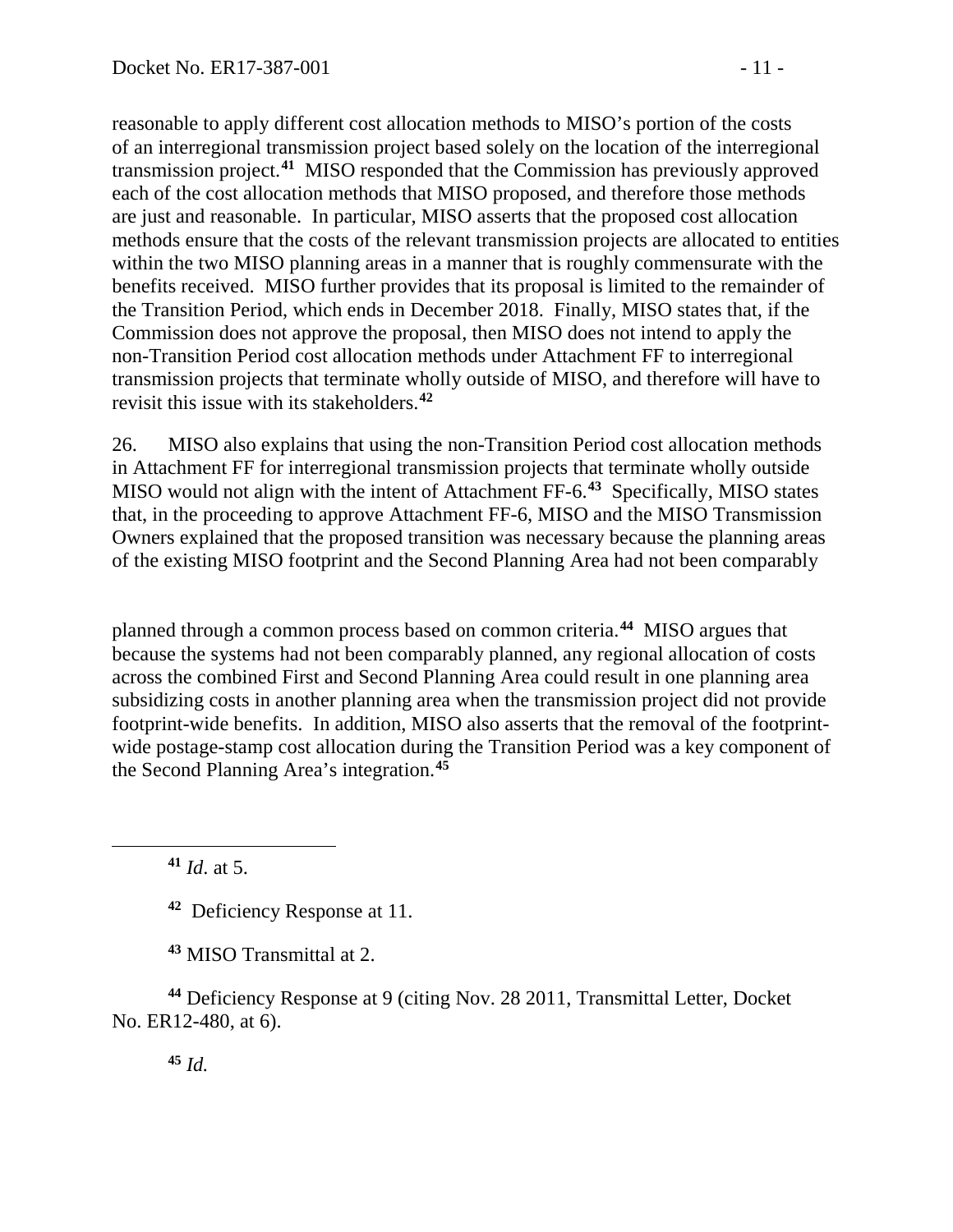27. In the Deficiency Response, MISO also clarifies and proposes Tariff changes to make clear that: (1) the MTEP process applies to all interregional transmission projects; **[46](#page-11-0)** (2) the proposed cost allocation methods apply to transmission projects "terminating" wholly outside of MISO;<sup>[47](#page-11-1)</sup> and (3) the proposal does not address Cross Border Baseline Reliability Projects. **[48](#page-11-2)** MISO also clarifies that a transmission project terminating wholly outside of MISO is one that does not interconnect to a transmission facility that MISO controls or operates.

28. In its protest of the Deficiency Response, New Orleans Council argues that the Commission should reject MISO's proposed cost allocation for sub-345 kV interregional economic transmission projects that terminate wholly outside of MISO and that qualify as Market Efficiency Projects. **[49](#page-11-3)** New Orleans Council argues that MISO's own analysis shows that the proposal to allocate 100 percent of MISO's portion of the cost of an interregional economic transmission project below 345 kV to benefitting Local Resource Zones is not just and reasonable.**[50](#page-11-4)** According to New Orleans Council, MISO's analysis to examine the distribution of adjusted production cost benefits for economic transmission projects with voltage levels below 345 kV found that, for sub-345 kV economic transmission projects, individual transmission owners within the benefitting Local Resource Zones may not always receive positive adjusted production cost benefits. Therefore, New Orleans Council argues, MISO should revisit the issue with stakeholders to develop an alternative solution.**[51](#page-11-5)** New Orleans Council also requests confirmation that the interregional transmission projects "addressing economic issue(s)" selected by the MISO/SPP Joint Planning Committee are limited to those that qualify as Market Efficiency Projects in MISO, i.e., that will operate at voltages of 345 kV or higher.**[52](#page-11-6)**

<span id="page-11-1"></span>**<sup>47</sup>** Deficiency Response at 3; MISO, FERC Electric Tariff, Attachment FF-6, § II.A (32.0.0).

<span id="page-11-4"></span><span id="page-11-3"></span><span id="page-11-2"></span>**<sup>48</sup>** Deficiency Response at 4; MISO, FERC Electric Tariff, Attachment FF-6, § IV.A.2.c.i.a (32.0.0).

**<sup>49</sup>** New Orleans Council Limited Protest at 1.

**<sup>50</sup>** *Id*. at 4.

<span id="page-11-5"></span>**<sup>51</sup>** *Id*. at 4-5.

<span id="page-11-6"></span>**<sup>52</sup>** *Id*. at 5.

<span id="page-11-0"></span> $\overline{a}$ **<sup>46</sup>** Deficiency Response at 2-3; MISO, FERC Electric Tariff, Attachment FF-6, § II.A (32.0.0).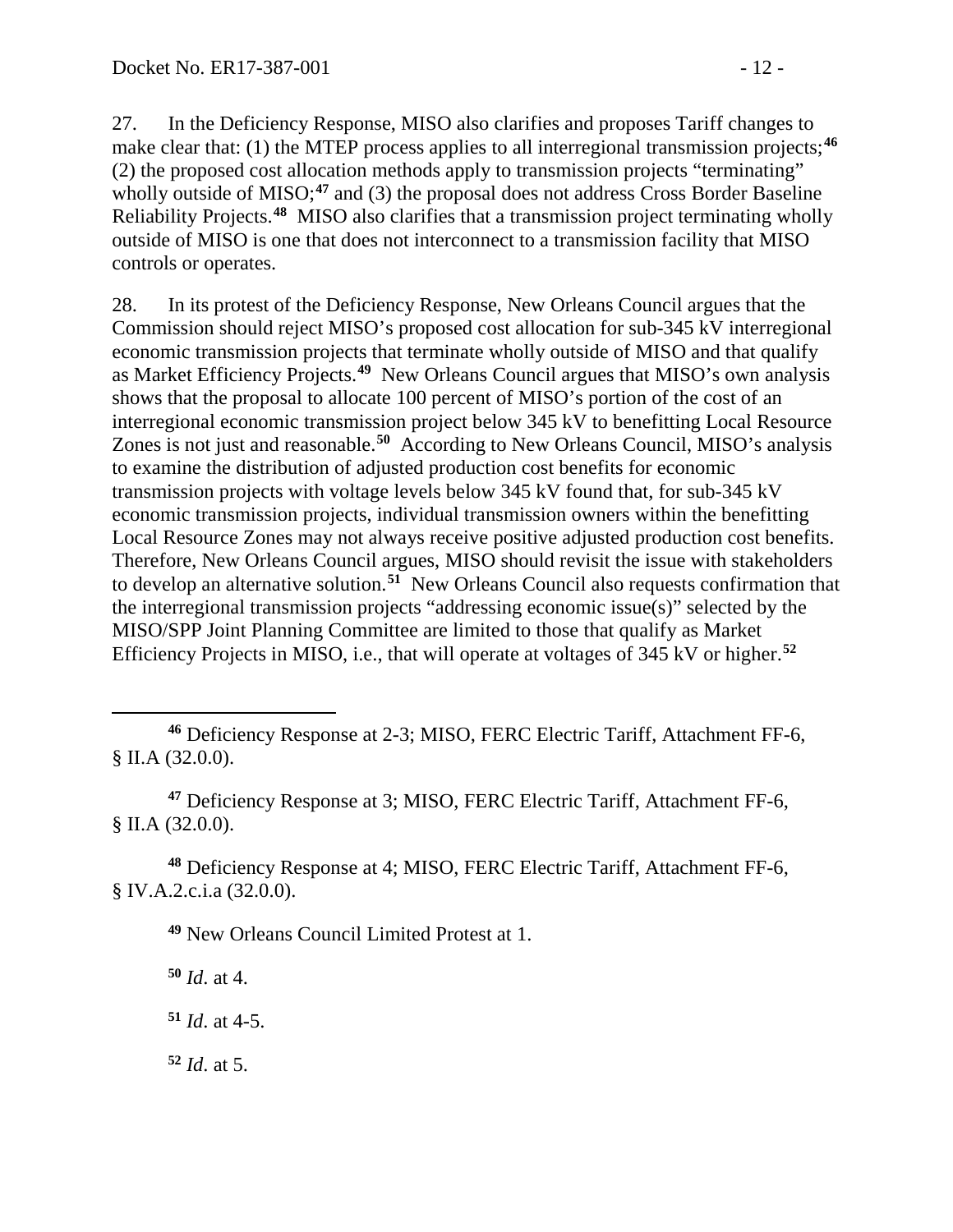29. In its answer to New Orleans Council, MISO argues that the MISO cost allocation analysis that New Orleans Council references is not proposed for adoption in this proceeding, but is part of MISO's ongoing effort to review its cost allocation methods and determine if any changes are necessary at the conclusion of the Transition Period. MISO states that it is currently working with stakeholders to address issues of cost allocation going forward.**[53](#page-12-0)** In addition, MISO confirms that the proposed cost allocation method for interregional economic transmission projects between MISO and SPP terminating wholly within SPP applies only to transmission projects that will operate at 345 kV or above.**[54](#page-12-1)**

### **VII. Discussion**

## **A. Procedural Matters**

30. Pursuant to Rule 214 of the Commission's Rules of Practice and Procedure, 18 C.F.R. § 385.214 (2017), the notices of interventions and the timely, unopposed motions to intervene made the entities that filed them parties to this proceeding.

31. Rule 213(a)(2) of the Commission's Rules of Practice and Procedure, 18 C.F.R. § 385.213(a)(2) (2017), prohibits an answer to a protest unless otherwise ordered by the decisional authority. We accept the answers of MISO and MISO South Regulators because they have provided information that assisted us in our decision-making process.

# **B. Commission Determination**

32. MISO has not shown that its proposed cost allocation methods for MISO's share of the costs of interregional reliability, economic, and public policy-related transmission projects that terminate wholly outside MISO are just and reasonable, and, therefore, we reject MISO's filing. MISO proposes here to create a subset of Multi-Value Projects and Market Efficiency Projects that it selects in its regional transmission plan for purposes of cost allocation but are ineligible to use the existing Transition Period Multi-Value Project or Market Efficiency Project regional cost allocation methods. Instead, MISO proposes to create different cost allocation methods for Market Efficiency Projects and Multi-Value Projects based on the physical location of those projects (i.e., whether they terminate wholly outside MISO or partly within MISO). This new subset of transmission projects – interregional transmission projects terminating wholly outside of MISO – must meet the same criteria and undergo the same analysis as any interregional transmission

**<sup>54</sup>** *Id*. at 7.

<span id="page-12-1"></span><span id="page-12-0"></span> $\overline{a}$ 

**<sup>53</sup>** MISO March 21 Answer at 5-6.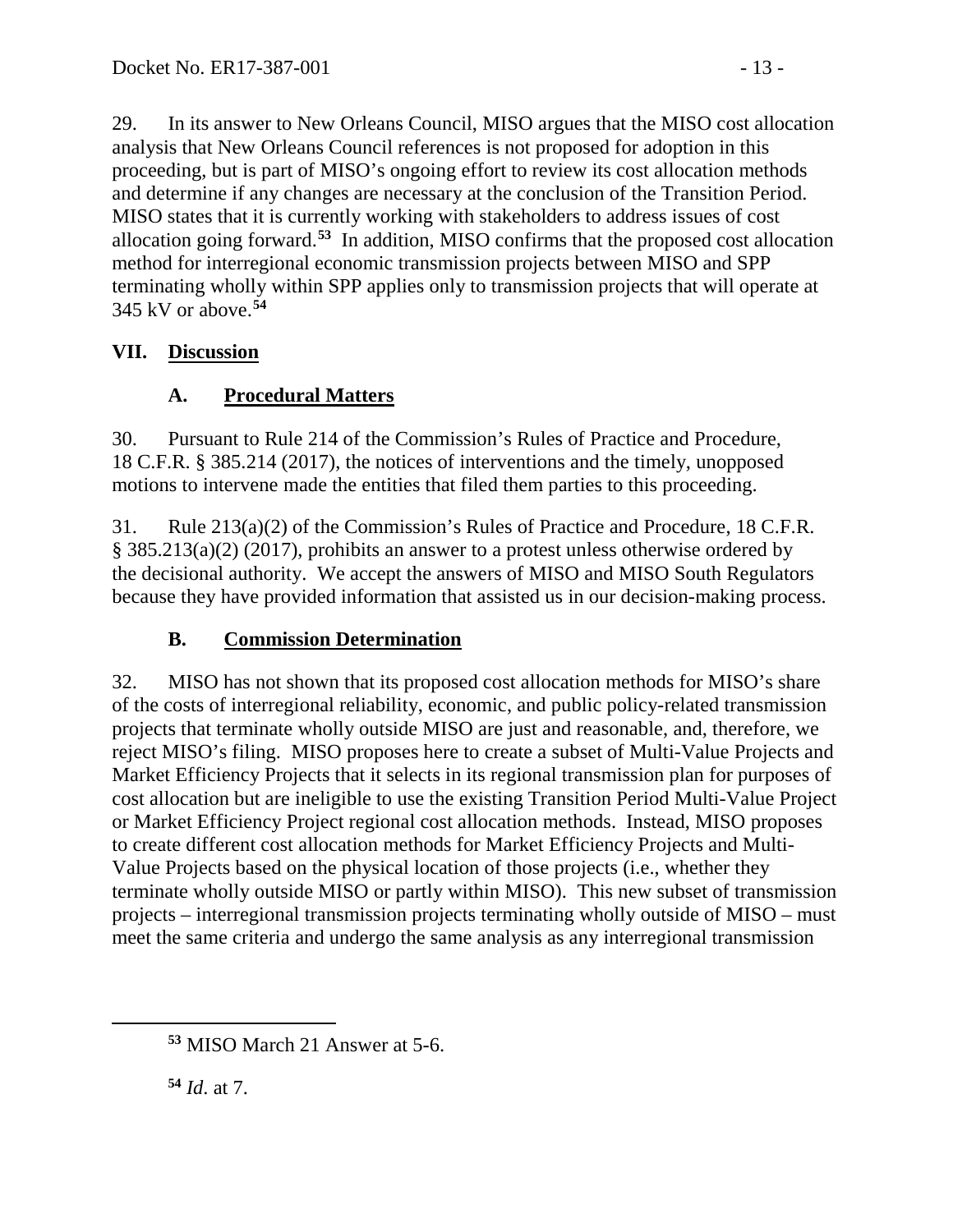project that terminates in whole or in part in MISO, and must be selected in the regional transmission plan for purposes of cost allocation the same as any other Multi-Value Project or Market Efficiency Project. However, under MISO's proposal, this subset of transmission projects will not be eligible to use the existing Transition Period Multi-Value Project or Market Efficiency Project regional cost allocation methods in Attachment FF-6 of the Tariff or the existing non-Transition Period Multi-Value Project and Market Efficiency Project cost allocation methods in Attachment FF of the Tariff.

33. Notwithstanding the fact that the Commission has determined that both of those categories of transmission projects provide regional benefits and are appropriately costallocated regionally, at least in part, MISO proposes to eliminate the regional cost allocation component for its share of Market Efficiency Projects and Multi-Value Projects that terminate wholly outside MISO. However, MISO provides no evidence or analysis to demonstrate that the benefits of interregional transmission projects that terminate wholly outside MISO and are selected in the regional transmission plan for purposes of cost allocation as Multi-Value Projects or Market Efficiency Projects accrue to a more narrow range of customers than the benefits of any other Multi-Value Project or Market Efficiency Project, including those that physically cross the seam between MISO and another transmission planning region. We find, therefore, that MISO has not demonstrated that its proposed cost allocation methods would allocate costs in a manner that is at least roughly commensurate with the benefits received.

34. MISO's contention that the Commission has, in other contexts, approved similar cost allocation methods is not sufficient, on its own, to satisfy MISO's burden under FPA section 205. In particular, we note that most of the proceedings to which MISO refers addressed *interregional* cost allocation methods. Here, however, MISO is not proposing an interregional cost allocation method; it is proposing *regional* cost allocation methods that it will use to allocate within MISO the portion of the costs of interregional transmission projects. MISO does not address this discrepancy or otherwise explain how the Commission's acceptance of certain interregional cost allocation methods support the justness and reasonableness of MISO's proposed regional cost allocation methods. For example, MISO proposes to rely solely on avoided costs to allocate within MISO its portion of the costs of an interregional public policy transmission project and references orders addressing MISO-SPP and MISO-PJM proposals to rely on avoided costs as an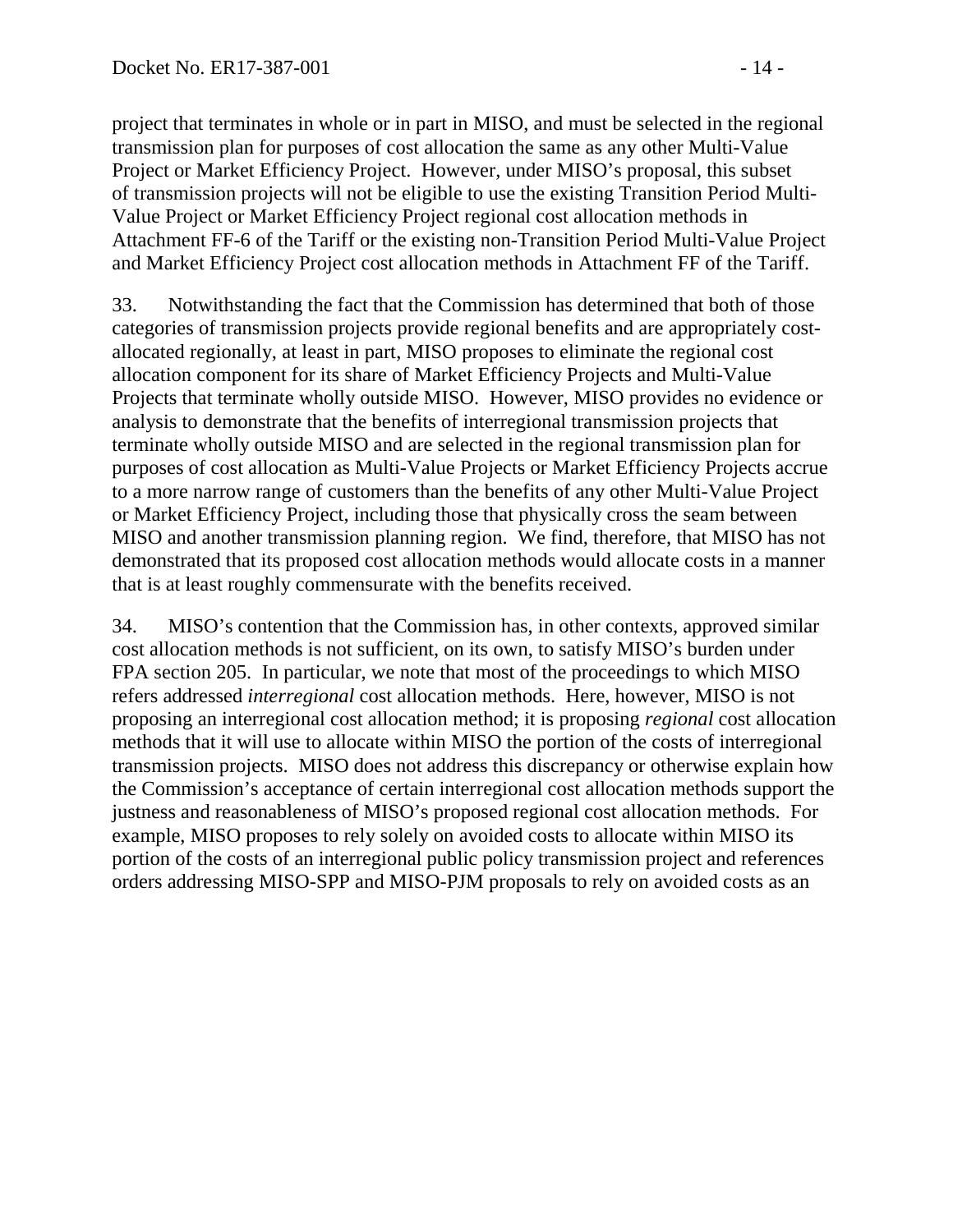$\overline{a}$ 

interregional cost allocation method.**[55](#page-14-0)** Although MISO is correct that the Commission has approved avoided cost-only *interregional* cost allocation methods in those proceedings,**[56](#page-14-1)** and, we note, has accepted an avoided cost-only *regional* cost allocation method for reliability transmission projects in a transmission planning region that uses a different cost allocation method for economic, and public policy-related transmission projects, the Commission has not previously addressed whether a transmission planning region may use an avoided cost-only *regional* cost allocation method for public policyrelated transmission projects.**[57](#page-14-2)** This is consistent with the Commission's previous explanation that because Order No. 1000 has different requirements for regional transmission planning and interregional transmission coordination, a just and reasonable interregional cost allocation method may nevertheless be an unjust and unreasonable regional cost allocation method.**[58](#page-14-3)** Accordingly, because MISO has not provided sufficient support to demonstrate that its proposal is just and reasonable, we reject MISO's proposed Tariff revisions.

35. In view of our rejection of MISO's filing, it is unnecessary for us to address New Orleans Council's and Generator Group's protests. We will also not address MISO South Regulators' request for clarification about which cost allocation methods will apply if the Commission rejects the instant filing. MISO states that it will revisit the issue with

<span id="page-14-0"></span>**<sup>55</sup>** Deficiency Response at 10-11 (citing *PJM Interconnection, L.L.C.*, 155 FERC ¶ 61,008 and *Midcontinent Indep. Sys. Operator, Inc.*, 154 FERC ¶ 61,075).

<span id="page-14-1"></span>**<sup>56</sup>** *See Pub. Serv. Co. of Colorado*, 142 FERC ¶ 61,206, at PP 311-312 (2013) ("Because the transmission owners would otherwise have to propose new transmission facilities to meet the reliability need fulfilled by the transmission facilities selected in the regional transmission plan for purposes of cost allocation, the avoided cost approach appropriately reflects the beneficiaries of a reliability transmission project at the regional level.").

<span id="page-14-2"></span>**<sup>57</sup>** The Commission has, however, determined that using a single avoided-cost only regional cost allocation method for a region that applies such method to all three types of transmission projects (reliability, economic, and public policy) does not comply with Order No. 1000. *See, e.g.*, *Tampa Elec. Co.*, 148 FERC ¶ 61,172, at PP 373-378 (2014) (concluding that the use of a single avoided cost method to allocate the costs of reliability, economic, and public policy-related transmission projects does not comply with the Order No. 1000 cost allocation principles); *Duke Energy Carolinas, LLC*, 147 FERC ¶ 61,241, at PP 449-452 (2014) (same).

<span id="page-14-3"></span>**<sup>58</sup>** *See, e.g.*, *PJM Interconnection, L.L.C.*, 157 FERC ¶ 61,065, at PP 13-15 (2016); *PJM Interconnection, L.L.C.*, 155 FERC ¶ 61,008 at P 47; *Midcontinent Indep. Sys. Operator, Inc.*, 150 FERC ¶ 61,045, at PP 177-180 (2015).